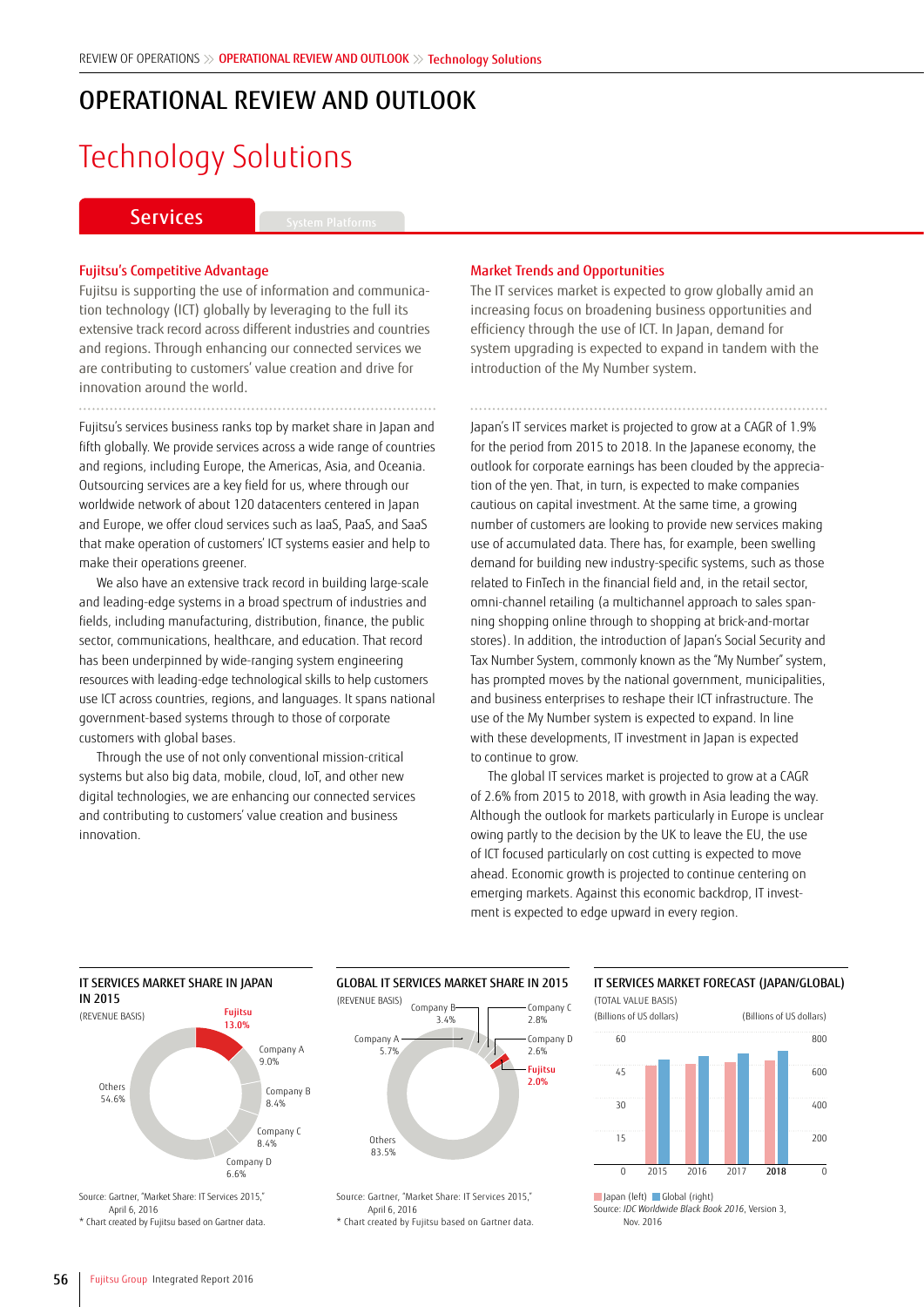#### Issues

As the IT services market gains momentum, it has become increasingly essential we reinforce our solutions management and enhance the competitiveness of our products and services. We are looking quickly to shift our business focus from products to services as we strive to improve profit margins globally.

With services, we see growing risks of a shortage of system engineers to meet the needs of a lively domestic market. In order to preempt this, we aim to make more efficient use of our system engineer resources while also making greater use of offshoring and enhancing the efficiency of system development and construction processes themselves. We are also strengthening our staff training with a focus on management capabilities in order to prevent unprofitable projects from the outset. With cloud services, expansion of the market has led to intensifying competition with other companies, necessitating the development and launch of even more competitive products and services. In the overseas business, we need to further shift our emphasis from products to services and rapidly improve profit margins. Priorities common to operations in both Japan and overseas are to quickly establish the next-generation services business model that will supersede the existing one and to achieve strong growth.

#### Initiatives Going Forward

We aim to promote business centering on the "FUJITSU Digital Business Platform MetaArc" and to expand into new business sectors in Japan and overseas. From an ICT perspective, we aim to support customers' efforts to innovate and expand globally.

We actively aim to propose not only conventional system construction but also the use of new systems to tap into strong IT investment momentum in Japan. In particular, we are focusing on expanding business centering on MetaArc. We will combine the core Systems of Record (SoR), a key Fujitsu strength, with the new Systems of Engagement (SoE) group of services that utilize IoT devices in order to promote businesses that leverage fully the Company's knowledge and experience to provide connected services and support customers' innovation.

In Japan, the expansion of cloud services is expected to lead to the uptake of ICT in industry sectors and categories where it had not previously penetrated. Fujitsu will optimize system maintenance and operation costs while supporting new value creation through the provision of its Next Generation Cloud System.

Outside Japan, we are working under Fujitsu's global matrix organization to shift our emphasis from businesses centered on products to service businesses. Based on a common platform of services in Japan and overseas, we offer ICT support to customers with bases overseas as well as to those expanding globally by broadening operations from Japan into other markets.



Reformation of Tokyo Stock Exchange's 'arrowhead' stock dealing system



Joint trial with Ha Nam Province in Vietnam on agricultural business that utilizes ICT



Transforming customer experience and minimizing fraud with a new ticketing platform of Comboios de Portuga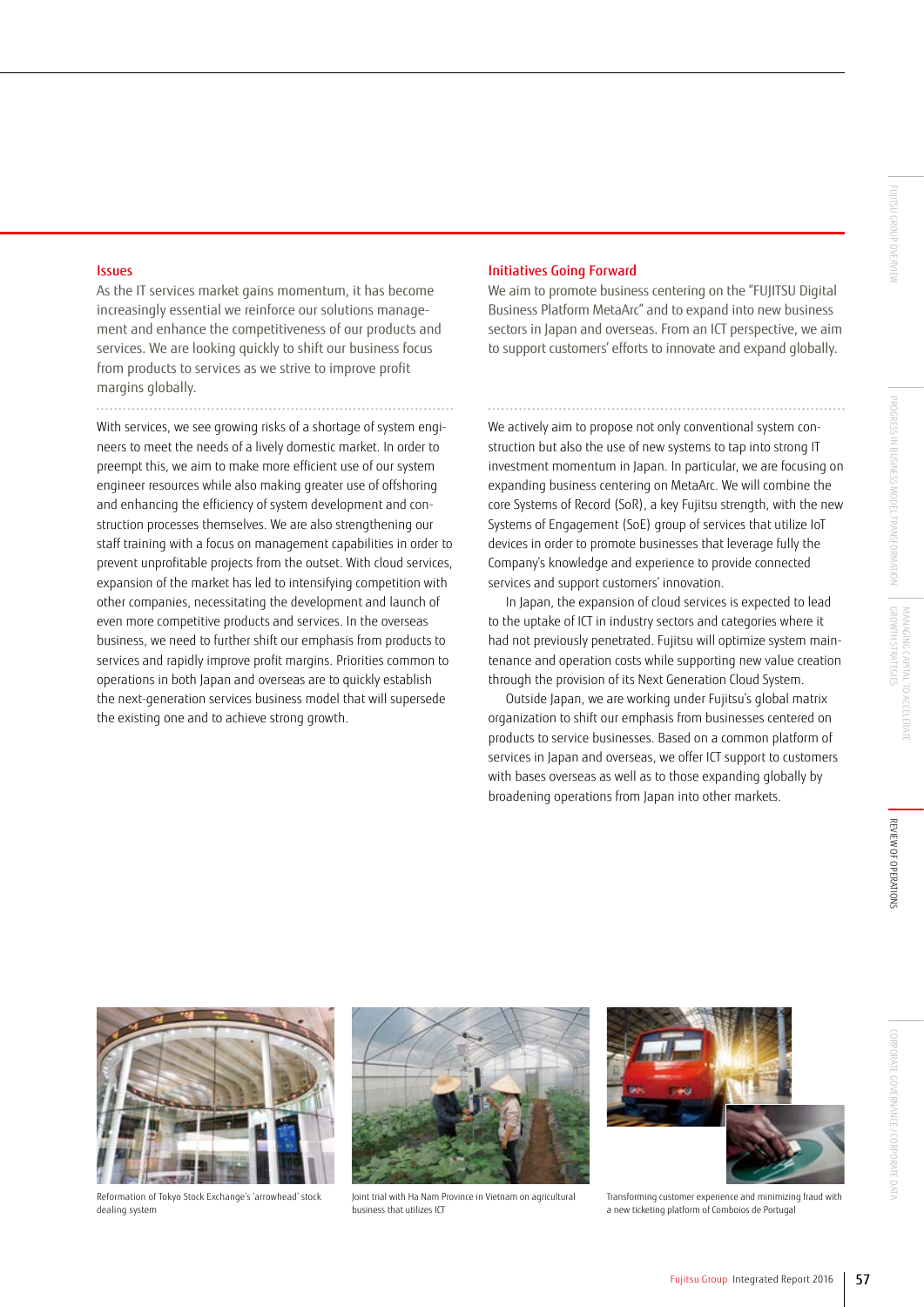### **System Platforms**

#### Competitive Advantage

Fujitsu supplies an extensive lineup of system products centering on servers around the world, ranking top in server market share in Japan and eighth globally. In optical transmission systems, the Company has large market shares in Japan and overseas underpinned by its advanced technologies and highly regarded support capabilities.

#### System Products

The system products business centers on servers, where Fujitsu boasts top share in the Japanese market. Globally, we provide a broad product lineup to meet diverse customer needs, including advanced and highly reliable mainframes and UNIX servers that support the mission-critical systems of corporations. These servers are equipped with proprietary CPUs—Fujitsu is one of the few global ICT companies with the technology to manufacture its own processor chips. We also provide x86 servers to support cloud computing and storage system able to hold huge—and ever-increasing amounts of data.

#### Network Products

With network products, Fujitsu holds high market shares in optical transmission systems and mobile-phone base stations used by mobile communications carriers in Japan, backed by its advanced technology and support capabilities. We have also maintained a large market share in the highly competitive North American market for optical transmission systems, where we have benefited from our highly regarded technological capabilities and lengthy track record. We have also taken the lead over other companies in offering solutions that meet new customer needs accompanying the move toward network virtualization as typified by software-defined networking (SDN) and network function virtualization (NFV).

#### Market Trends and Opportunities

The global server market is expected to grow supported by market expansion in emerging economies and increasing datacenter demand. In the optical transmission market, we expect to see increased investment in network virtualization and softwarization.

#### System Products

The server market in Japan is projected to contract at a CAGR of –7.4% in the period from 2015 to 2018. Demand is expected to slow as growth in the x86 server market turns negative in conjunction with the spread of cloud computing and as the high-end server market sees fewer large-scale business deals.

Globally, the server market is forecast to expand at a CAGR of 3.9% from 2015 to 2018 supported by growth in demand for volume-zone servers owing to market expansion in emerging economies and increasing datacenter demand.

#### Network Products

Capital expenditure in the optical transmission market has been declining in and outside of Japan as mobile communications carriers shift the focus of their investment from infrastructure to enhancing services. Recently, there has been an increasingly marked trend toward the adoption of disaggregation, whereby a server separates components and resources into subsystems rather than all functions being included within one piece of hardware.

In addition, with accelerated moves toward network virtualization and softwarization, investment in 100 Gbps optical transmission, and the integration of optical transmission and packet processing, we expect investment to continue to expand over the medium term, though only slight growth is projected for the market as a whole.

(REVENUE BASIS) Fujitsu 23.9% Others Company D 8.5%

SERVER MARKET SHARE IN JAPAN IN 2015

Company A 23.0% 21.4% Others 18.8% Company C 11.7% Company D 10.1%

Source: IDC Japan, "Japan Quarterly Server Tracker CY16Q2," September 16, 2016



Source: Ovum, "Market Share Spreadsheet & Analysis 2Q16 Global ON," August 2016





Sources: IDC Japan, "Japan Quarterly Server Tracker—Forecast," September 23, 2016, for Japan; IDC, "Worldwide Quarterly Server Forecast, 2016Q2," for global data

Company B 14.0%

Company C 9.2%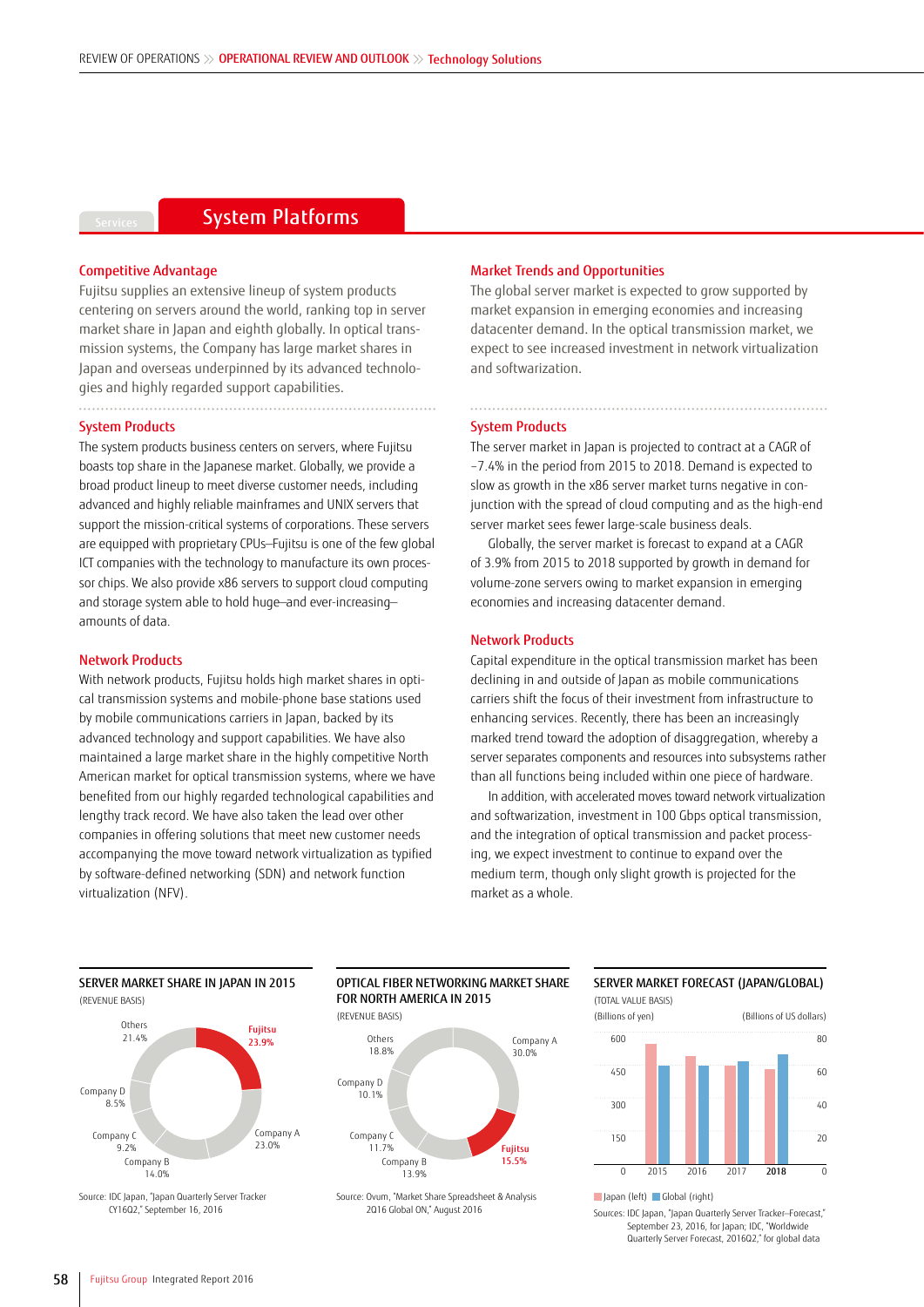#### Issues

We need to raise business efficiency and competitiveness in response to the advance of commoditization and the contraction of the server market in Japan. In network systems, we need to quickly shift our emphasis to next-generation businesses applying virtualization technology.

#### System Products

In the server business, the market particularly for low-end models has become increasingly commoditized and price competition has been intensifying. In Japan, the market itself has been contracting accompanying the growing use of cloud-based systems and moves toward server concentration. We must seek to boost competitiveness and raise market share by cutting costs and increasing efficiency even as we maintain product quality.

#### Network Products

Customers in Japan and overseas have continued to rein in capital expenditure, continuing the trend seen in the previous fiscal year. In the network industry, there has also been an ongoing shift from hardware-based to software-based control. In response, we need to quickly transform our business from a hardware-centric focus to one providing next-generation network systems sought by customers that use virtualization technologies and software control such as SDN and NFV. In doing so, we need to push forward with leading-edge and cost-efficient technology development.

#### Initiatives Going Forward

We intend to contribute to the realization of the IoT through infrastructure using MetaArc and in-house products. We aim to accelerate business model transformation globally, develop solutions adapted to network virtualization technologies, and step up the shift toward services.

#### System Products

Servers, storage, and software products provide a vital platform for realizing the IoT. We are supporting infrastructure platforms by providing highly reliable, high-performance services using in-house products incorporated within our MetaArc.

#### Network Products

While further reinforcing the development of solutions tailored to the use of SDN and NFV network virtualization technologies, we are shifting our focus toward services and accelerating business model transformation both in Japan and overseas. We also aim to expand business meeting needs associated with growing traffic volume between mobile communications carriers' networks and datacenters mainly through our new 1FINITY optical transmission system, which uses disaggregation architecture. In the mobile system field, we are stepping up 5G technology development and standardization.



PRIMERGY CX2550 M2 2-way multi-node x86 server FUJITSU Storage ETERNUS DX8000 S3 series



disk storage system



FUJITSU Network 1FINITY series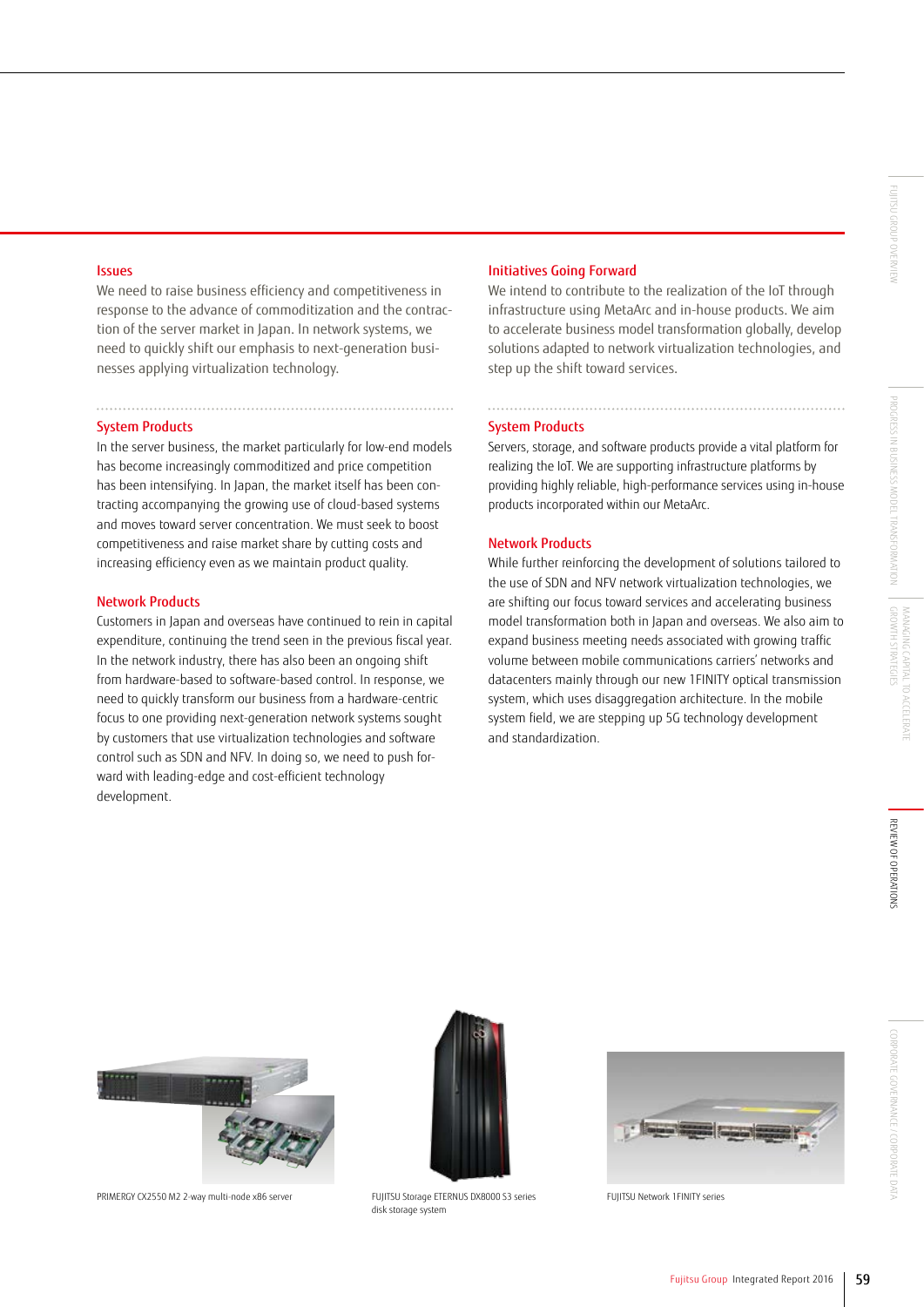## Ubiquitous Solutions

#### Ubiquitous Solutions Business: Structural Reforms

Fujitsu has established its PC and mobile phone businesses as wholly owned subsidiaries. We also plan to change the capital structure of Fujitsu TEN, at the core of our mobilewear business, and remove it from the scope of Fujitsu Group consolidation.

With effect from February 1, 2016, Fujitsu transferred its notebook PC and desktop PC businesses to the newly established Fujitsu Client Computing Limited and transferred the mobile phone business to the newly established Fujitsu Connected Technologies Limited through company splits.

With the ongoing commoditization of ubiquitous products, mainly of PCs and smartphones, it has become increasingly difficult to achieve differentiation, and competition with emerging global vendors has intensified. In response, Fujitsu decided to restructure these operations in order to clarify management accountability, to enable swift management decisions, and to pursue comprehensive efficiency by creating independent companies for the PC and the mobile phone businesses, and to establish an integrated structure covering all aspects of research, development, design, manufacturing, sales, planning, and after-sales services.

On September 9, 2016, DENSO CORPORATION, Toyota Motor Corporation, and Fujitsu announced a basic agreement to change the capital structure of Fujitsu TEN, in which Fujitsu currently has an equity stake of 55%. A final agreement is due to be signed before the end of the fiscal year ending March 31, 2017.

On October 27, 2016, Fujitsu, Fujitsu Client Computing, and Lenovo Group Limited announced that they have begun exploring a strategic cooperation in the realm of research, development, design, and manufacturing of PCs in the global market. The two companies will continue to work together with a view to creating a successful model to compete in a dynamic global marketplace.

#### Market Trends and Opportunities

Global markets for smartphones and tablets are expected to grow in scale, while markets for PCs are seen contracting in both Japan and overseas. Markets for car navigation systems are projected to grow with the expansion of markets in emerging economies.

The market for smartphones, tablets, and PCs combined is projected to see a CAGR of –2.0% in Japan and of 1.5% globally.

With PCs, markets are expected to contract both in Japan and globally against a backdrop of demand in industrialized countries turning down off a peak and economic slowing in emerging markets.

With tablets, the shift to smartphones with large screens has been siphoning off demand. In Japan, however, demand is expected to continue to expand supported by the Japanese government's "Vision for ICT in Education" initiative.

With smartphones, market growth is expected to continue underpinned by the transition from feature phones to smartphones.

Global demand for car navigation systems, meanwhile, is forecast to continue to grow against a backdrop of expansion in emerging markets.

#### PC MARKET SHARE IN JAPAN IN 2015



Source: Gartner, "Market Share: Final PCs, Ultramobiles and Mobile Phones, All Countries, 3Q16," November 14, 2016 \* Chart created by Fujitsu based on Gartner data.





Source: IDC Japan, "Japan Quarterly Mobile Device Tracker 2016Q3"

#### GLOBAL PC, TABLET, AND SMARTPHONE MARKET FORECAST





Source: *IDC Worldwide Black Book 2016*, Version 3, Nov. 2016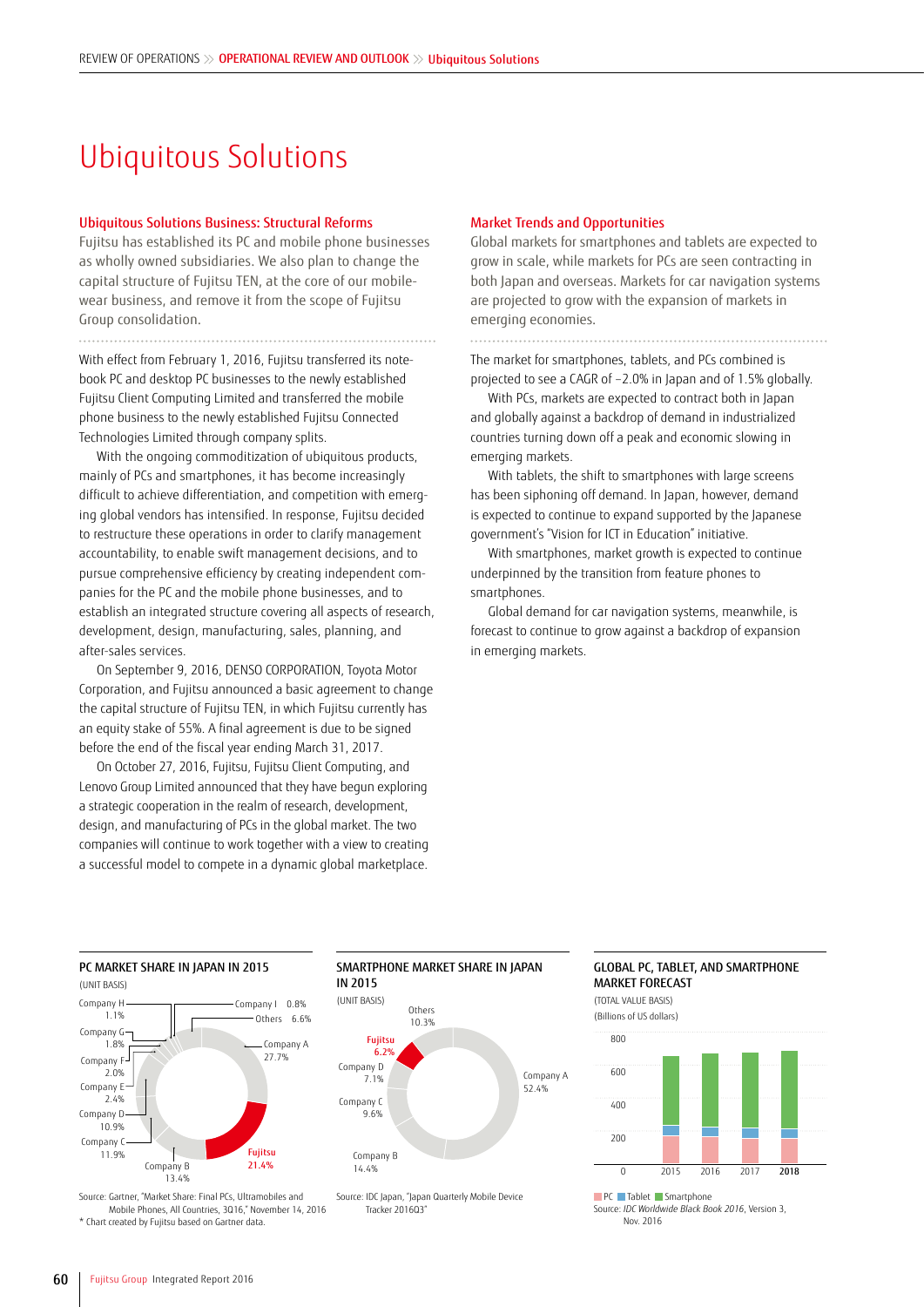#### Issues

In the PC business, our business operations need to focus on profitability. With smartphones and mobilewear, we must take the lead in bringing to market competitive products and not let slip new opportunities presented by the emergence of new businesses and technologies.

With PCs, global price competition and contracting markets are making it essential for an independent company to undertake business with a focus on margins while making sustained efforts to cut costs. With mobile phones, established markets have been sluggish and demand for smartphones has slowed but the market for Mobile Virtual Network Operator (MVNO) devices featuring inexpensive rates has been growing rapidly. In that market, we need to develop appealing new products and ensure their timely supply. With mobilewear, the auto industry is developing new technologies such as automatic driving support systems, and we must respond by developing efficient, highly reliable software.

#### Initiatives Going Forward

In the PC business, we are aiming to raise margins by shifting our focus to high-value-added products. In the mobile phone business, we are looking to expand market share with mobilewear by unearthing opportunities in both established and new businesses.

With PCs, we are working to raise profitability by shifting toward high-value-added products through differentiating ourselves from other companies in such areas as security-related products and customized products, which are particular Fujitsu strengths. We are looking to reinforce our tablet business by broadening our product lineup. With mobile phones, we are striving to expand market share on the twin engines of the established smartphone business and new-market businesses, including MVNO and corporate-use devices.

The automotive industry is expected to see dramatic change particularly in such areas as the growing use of information led by the increasing spread of networks. Fujitsu, having businesses in both communications/ICT and automotive control fields, will leverage this chance, using business and product transformation to connect people, vehicles, and communities. This, in turn, will contribute to realizing a comfortable, mobile, and connected society.



ESPRIMO FH90/A3, a large-screen desktop offering outstanding sound and image quality



arrows NX F-01J, a smartphone produced for Docomo



ECLIPSE AVN-SZX05i, car navigation system